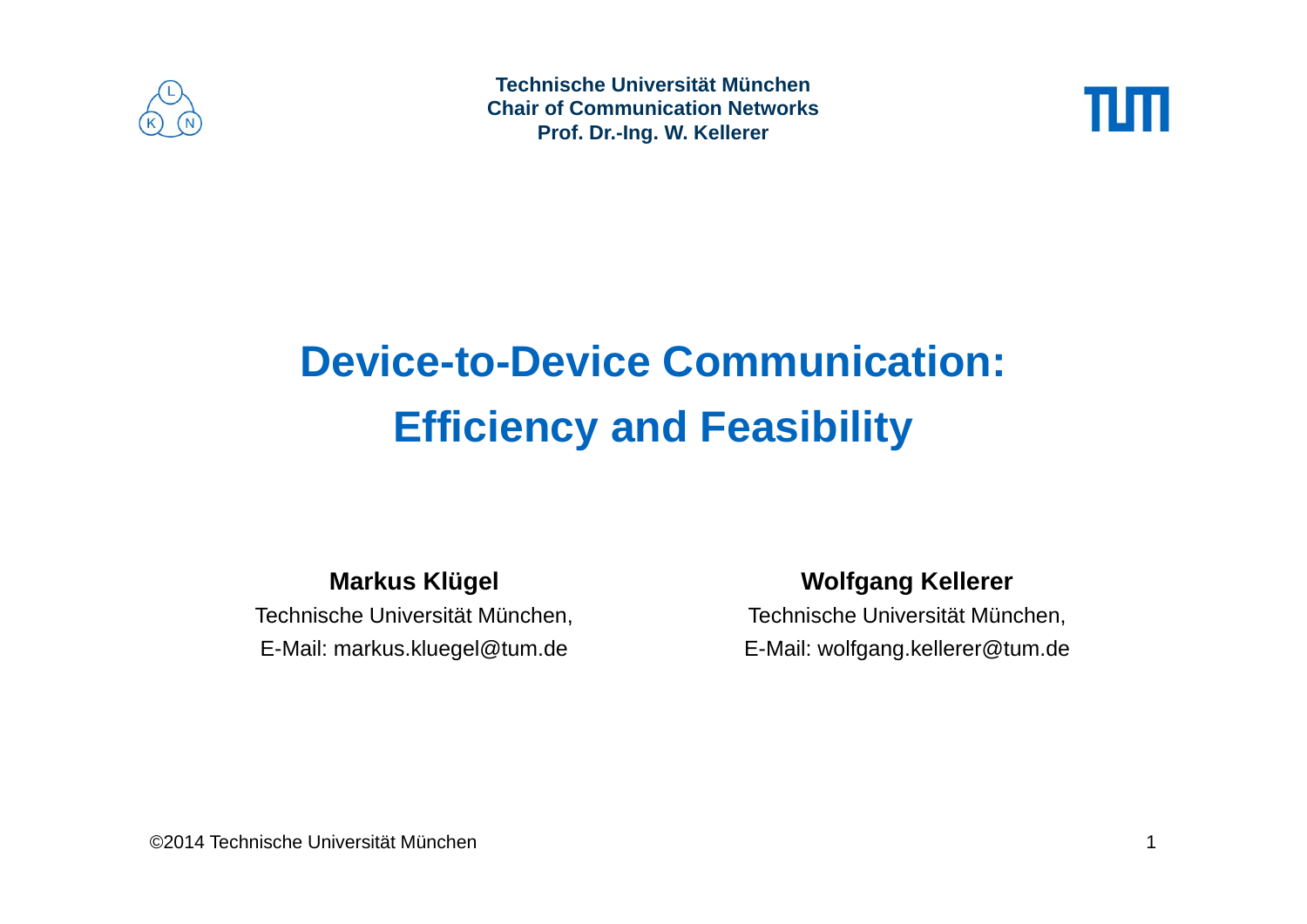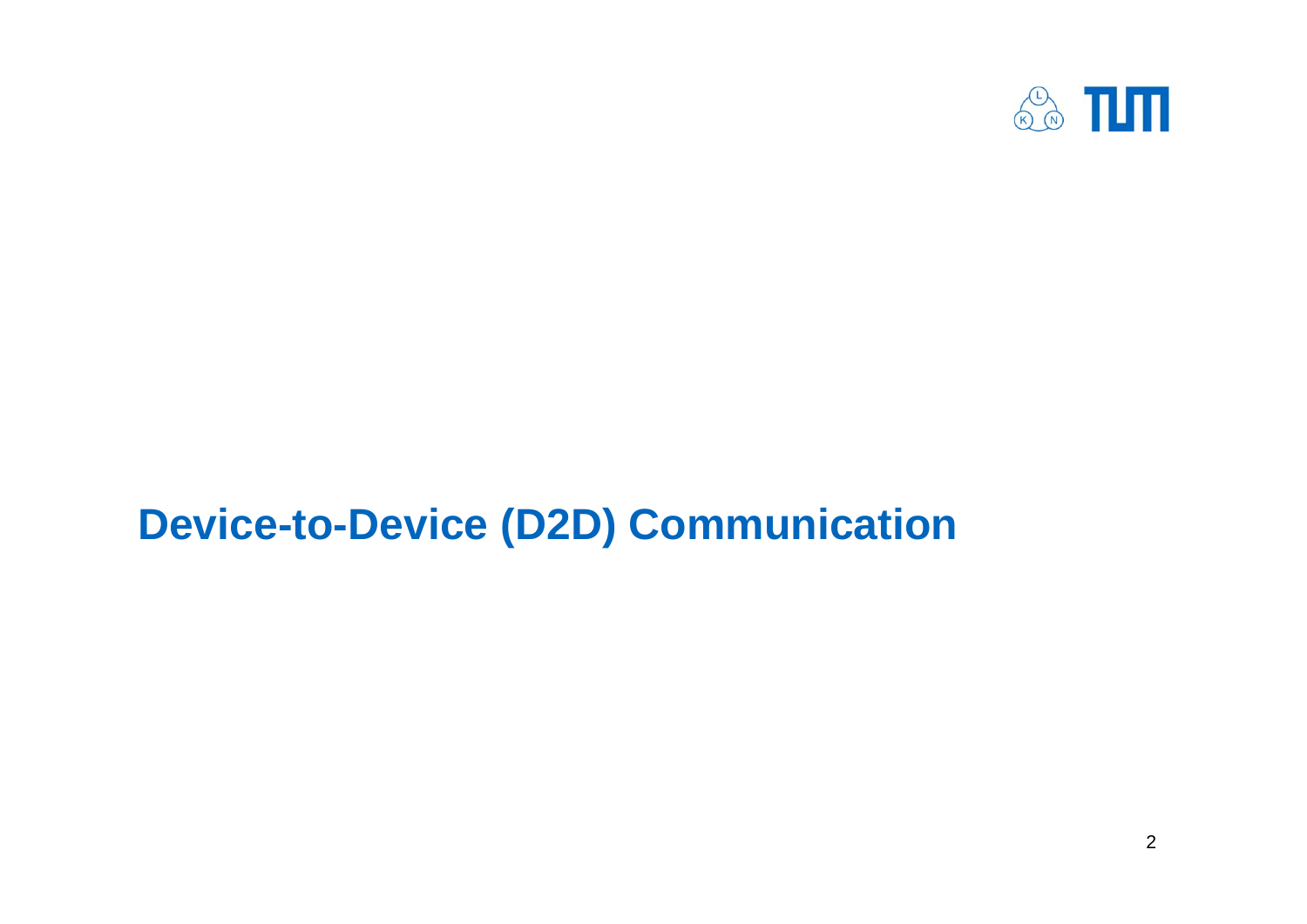

- "Network-controlled direct communication between devices without user-plane traffic going through any network infrastructure" [1]
- "Network controls radio resource usage of the direct D2D links and the resulting interference effects." [1]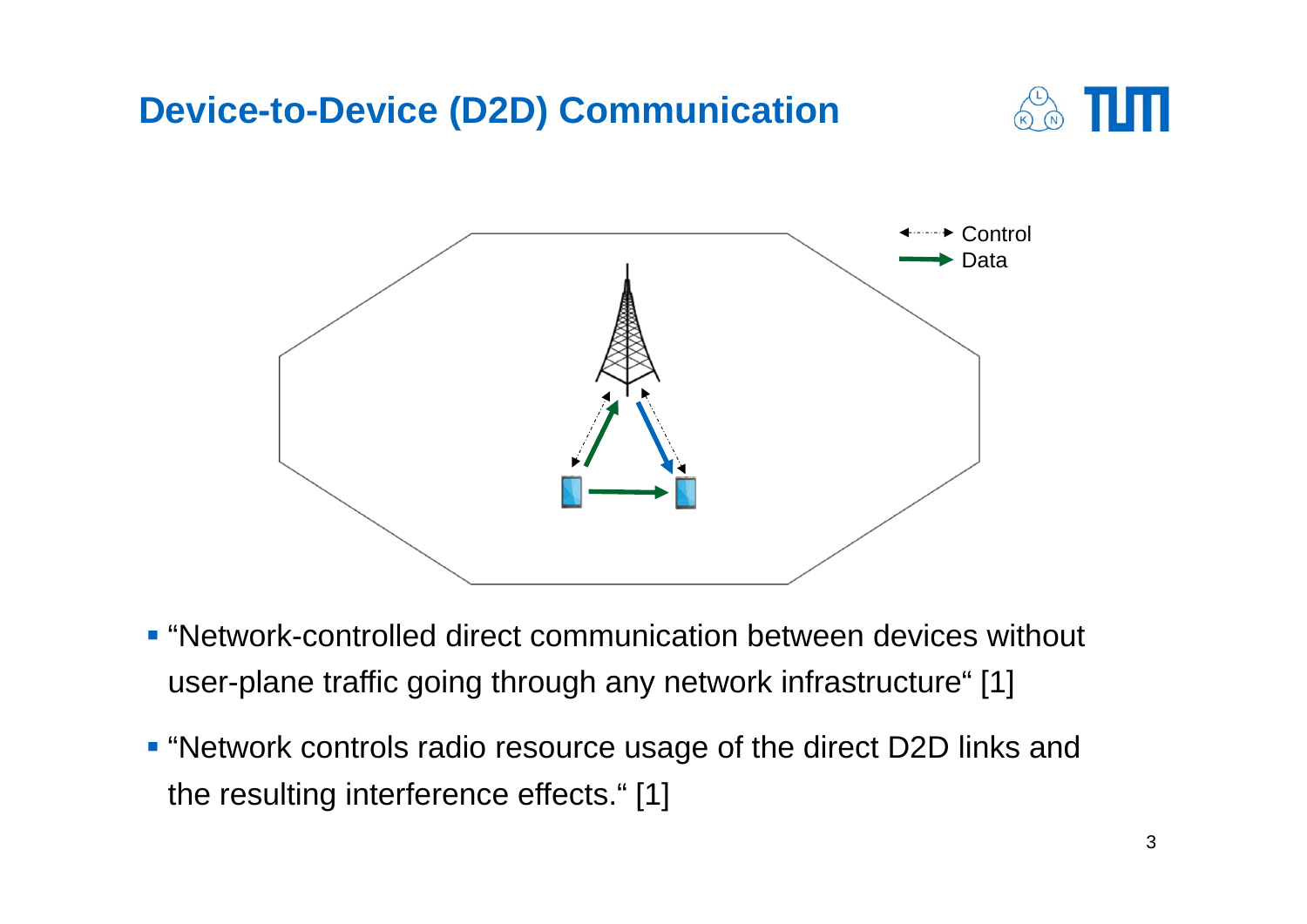



The summary of key requirements for 5G [2]

- METIS Test Cases (TCs) for D2D:
	- **Dense urban information society (TC2)**
	- **Shopping mall (TC3)**
	- Stadium (TC4)
	- **Traffic jam (TC6)**
	- **Open air festival (TC9)**
	- **Emergency communications (TC10)**
	- **Traffic efficiency and safety (TC12)**
- **.** "Great service in a crowd" [1]







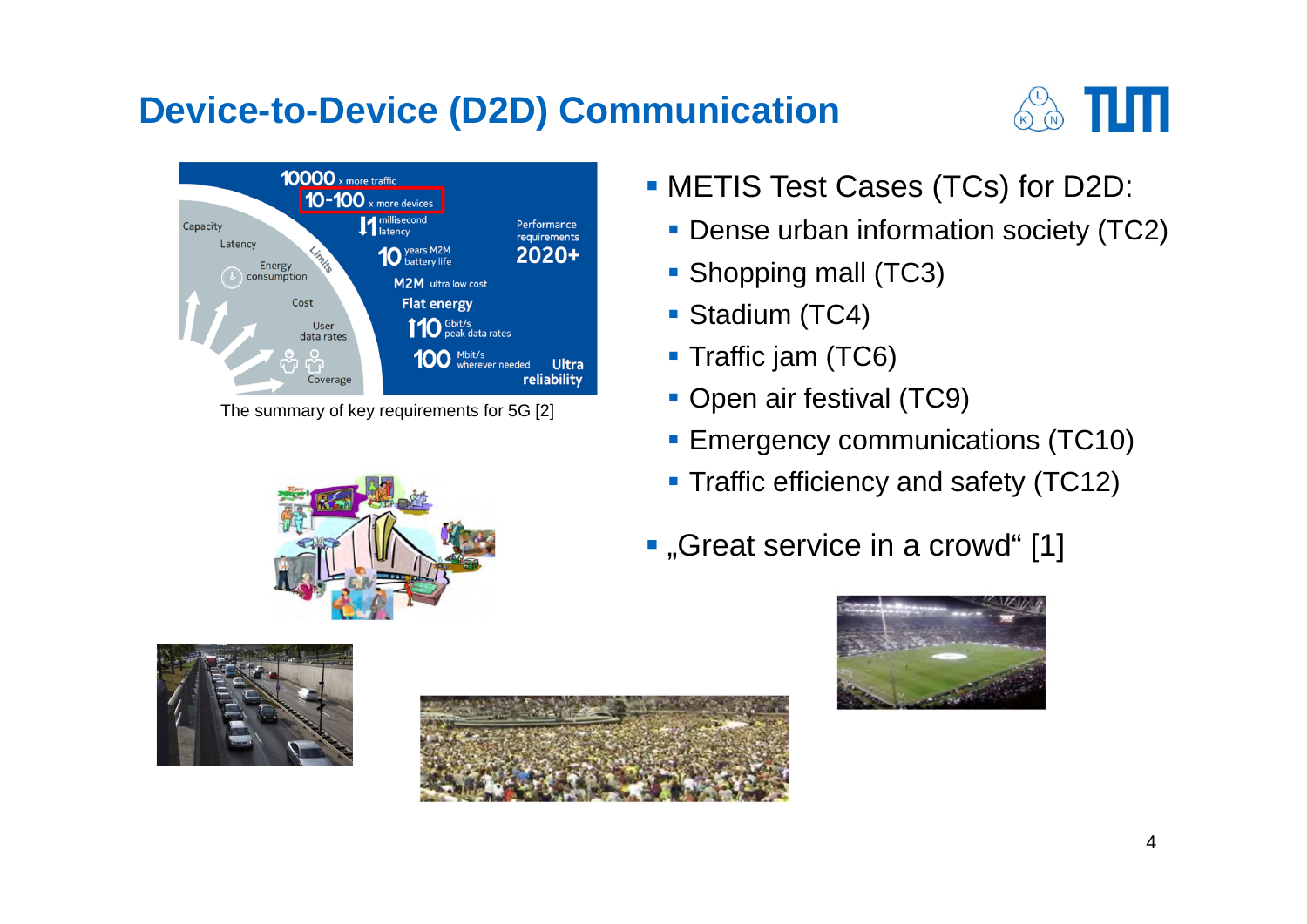

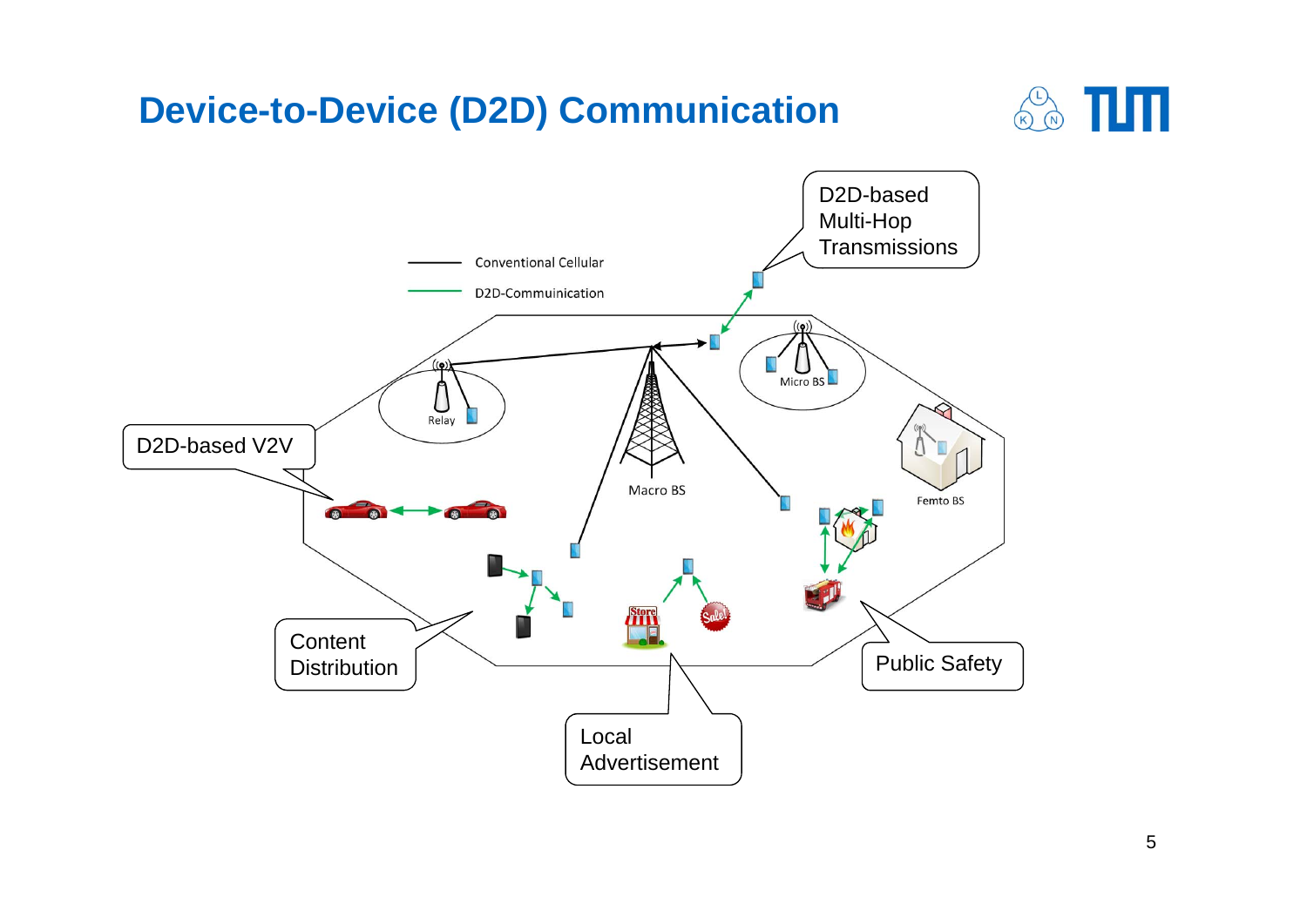

Design Choices

- Outband D2D
	- WiFi Direct
	- **Bluetooth**

■ ....

- **Inband D2D** 
	- **Overlay D2D**



**Underlay D2D** 



- **Degree of Operator Control** 
	- **Fully Scheduled**



**Fully Autonomous** 

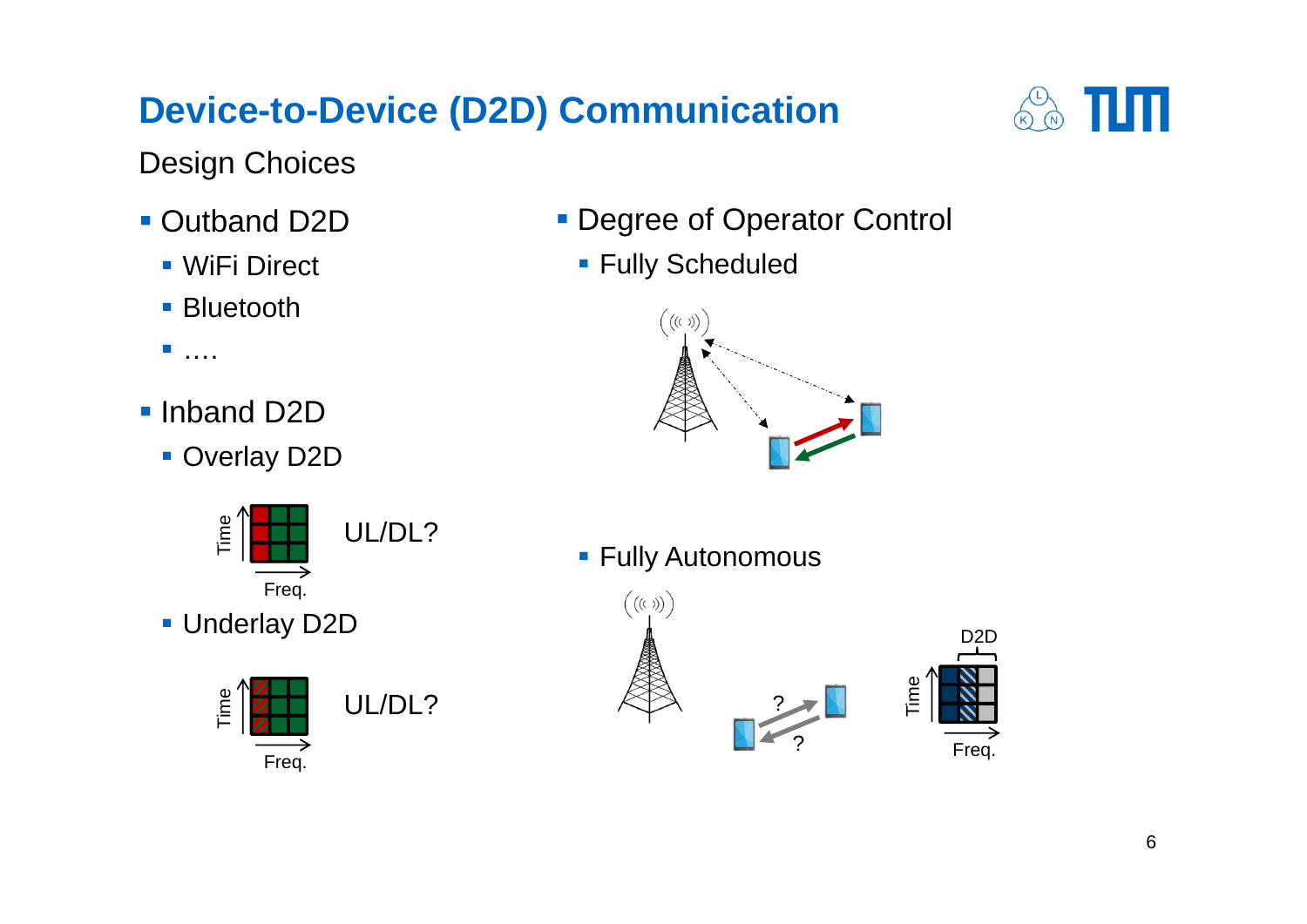

Research Areas

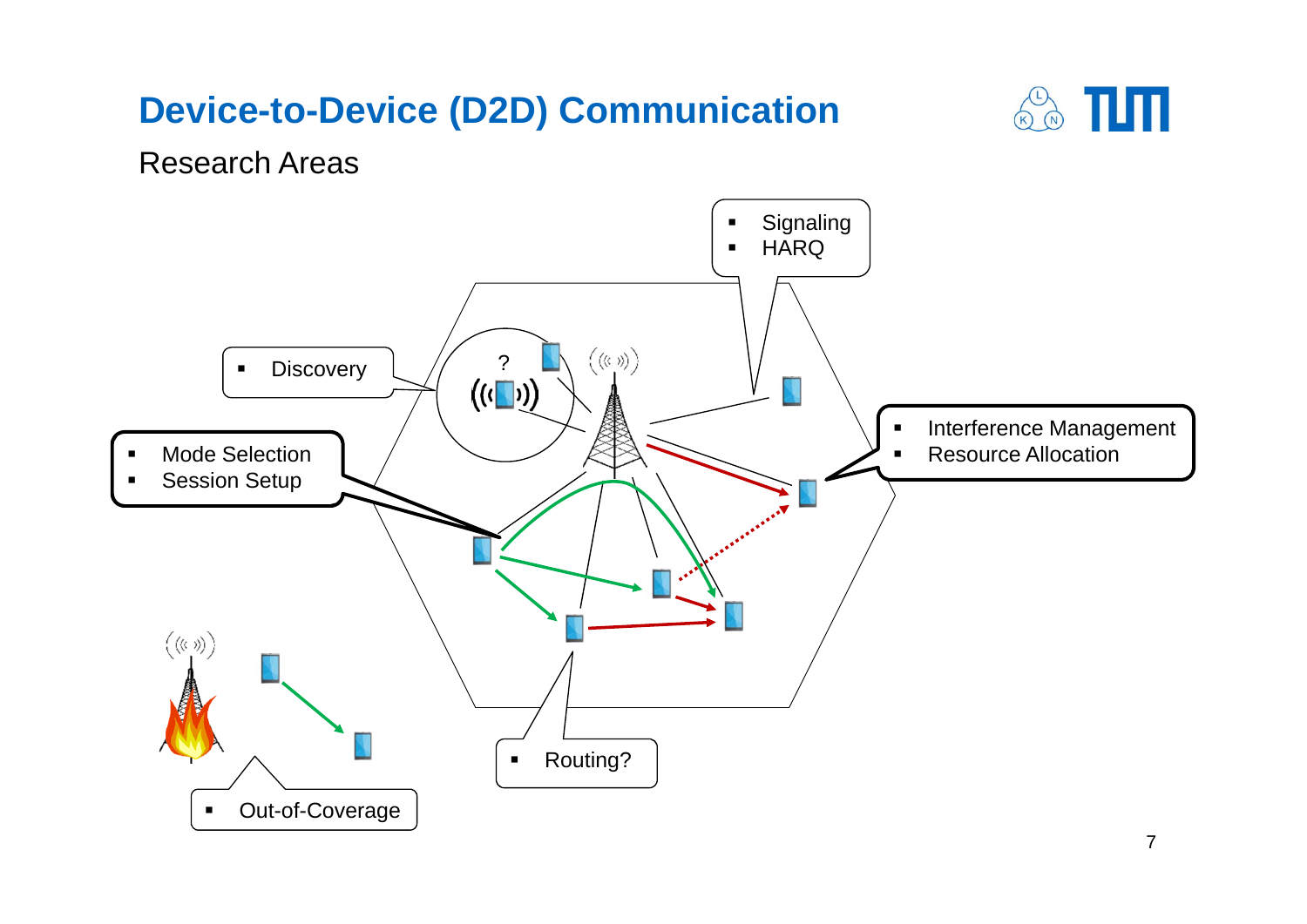

# **Efficiency and Feasibility**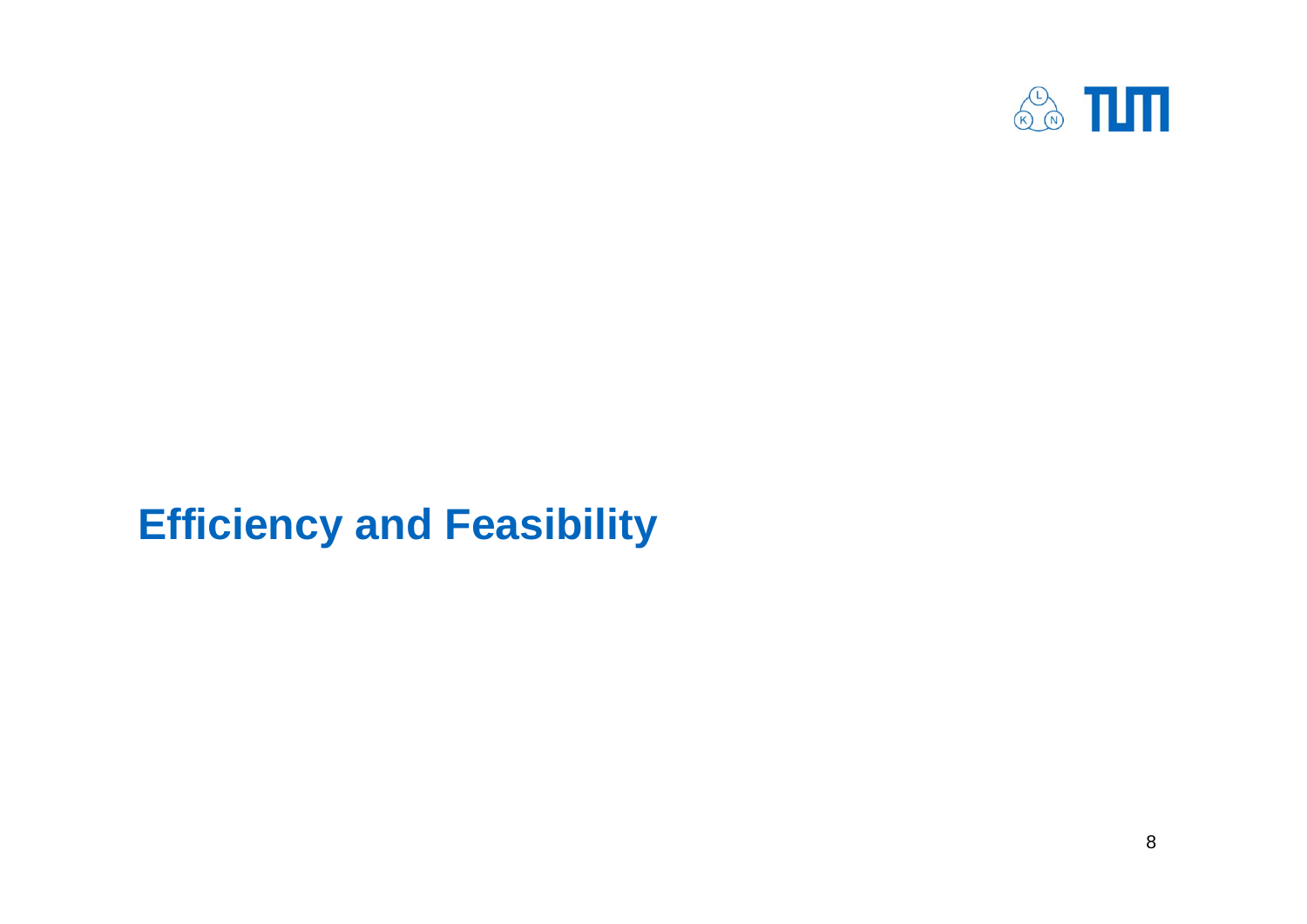

- Gains not captured by current metrics (e.g. Throughput, Reliability)
- Resource Efficiency:  $RE(w_{ij}) = \frac{f(w_{ij})}{|r(w_{ij})|}$ , can capture the gains
- Ongoing work: Resource Efficiency based...
	- ... Mode Selection
	- ...Routing
	- ...Scheduling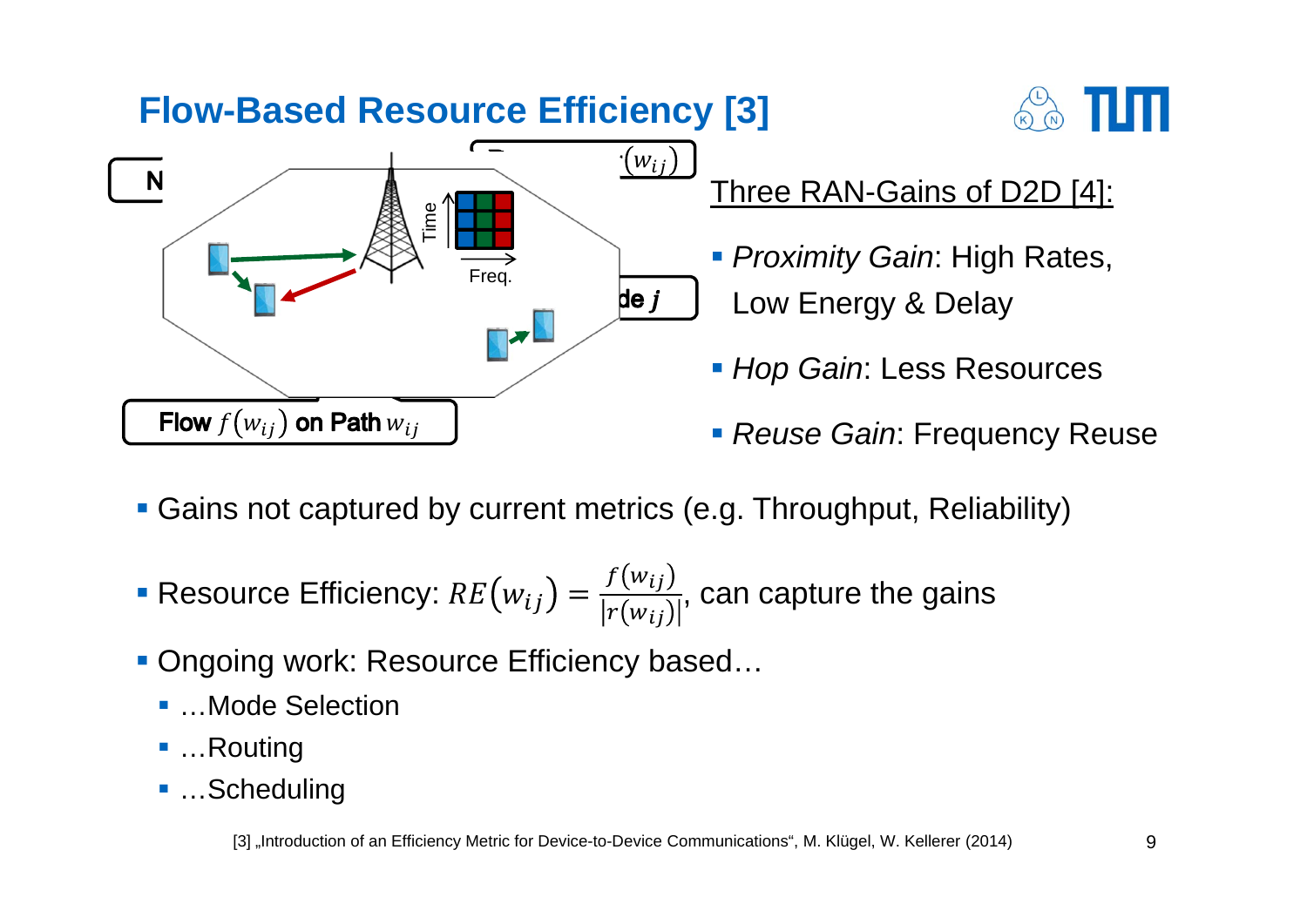

| <b>Simulation Parameters</b>   |                                                     |
|--------------------------------|-----------------------------------------------------|
| Path Loss                      | With Log-Normal, Spatially Correlated Shadow Fading |
| Transmission Power D2D-TX / BS | $23$ dBm / $38$ dBm                                 |

[3] "Introduction of an Efficiency Metric for Device-to-Device Communications", M. Klügel, W. Kellerer (2014)

10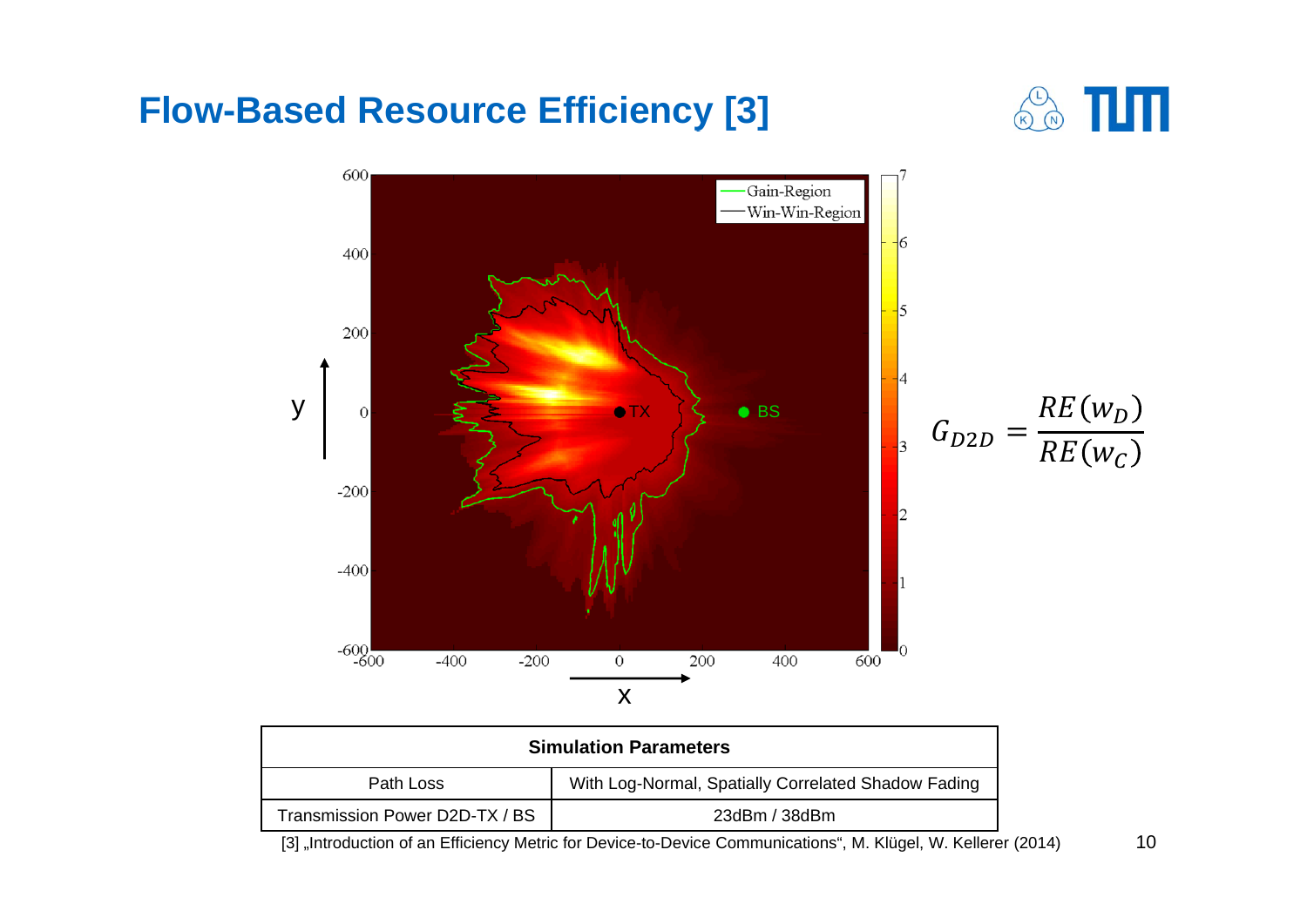#### **Feasibility of Frequency Reuse**





- **"Hot" Questions:** 
	- **How often can a frequency be reused?**
	- **Which pairs to choose for reuse?**
- **Interference is a major issue** 
	- **Depends on Transmit Power, Channels**

**• "Feasiblity": There exists a set of transmit powers satisfying SINRs** 

File

Video

- **Eigenvalue condition on channel gain matrix**
- **Feasibility can abstract power control from scheduling**
- Underlying power control algorithms need not be known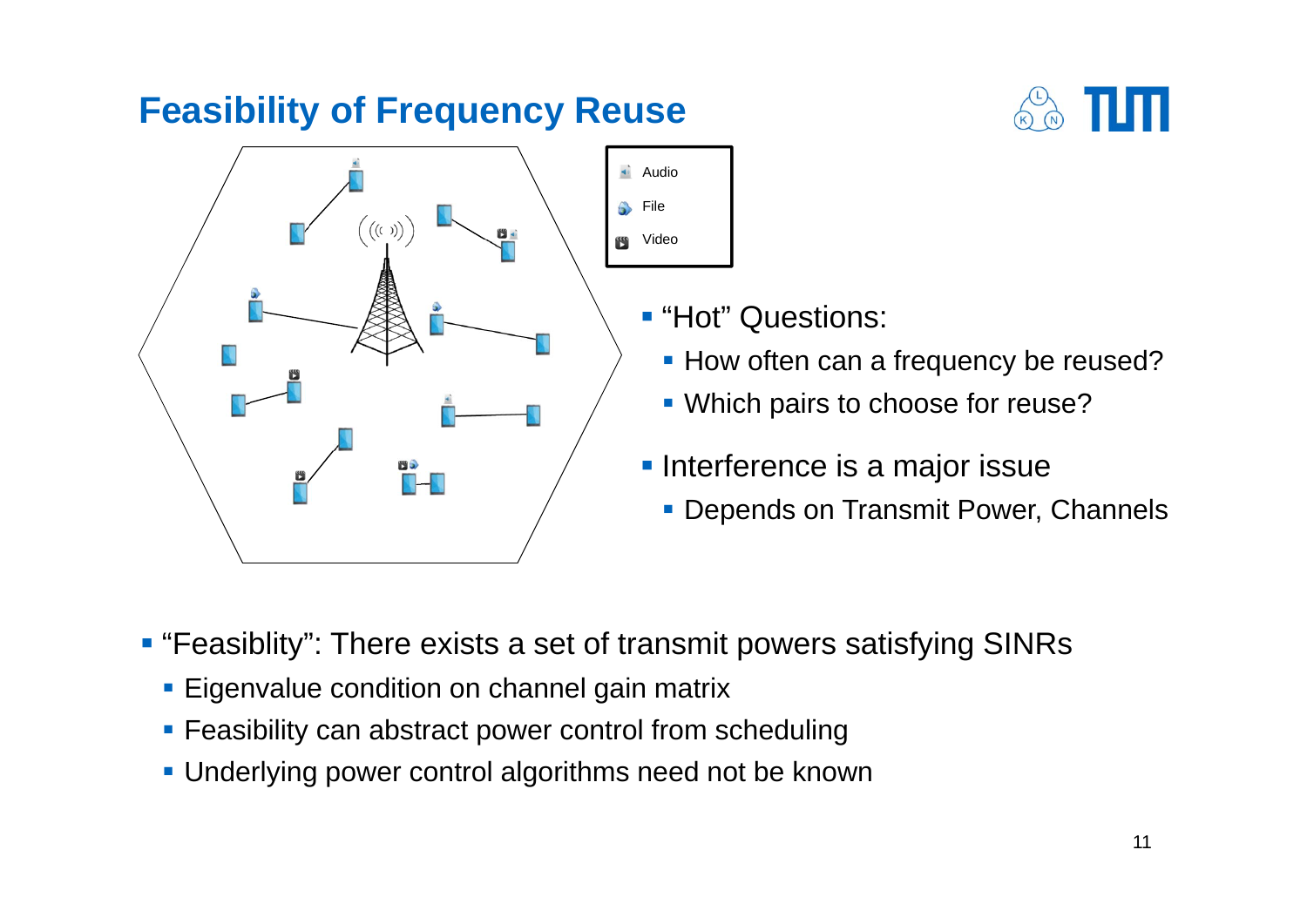#### **Feasibility of Frequency Reuse**





- **Possible directions:**
- **Opportunistic reuse**
- **Influence of network knowledge**
- **Scheduling based on feasibility**
- **Handling of heterogeneous PHY**

**Feasible/Infeasible Link Combinations** 



 ${\mathcal F}$ : Feasible reuse set  $\;\;{\mathcal F}^{-1}\:$ : Infeasible reuse set

: Basic Set